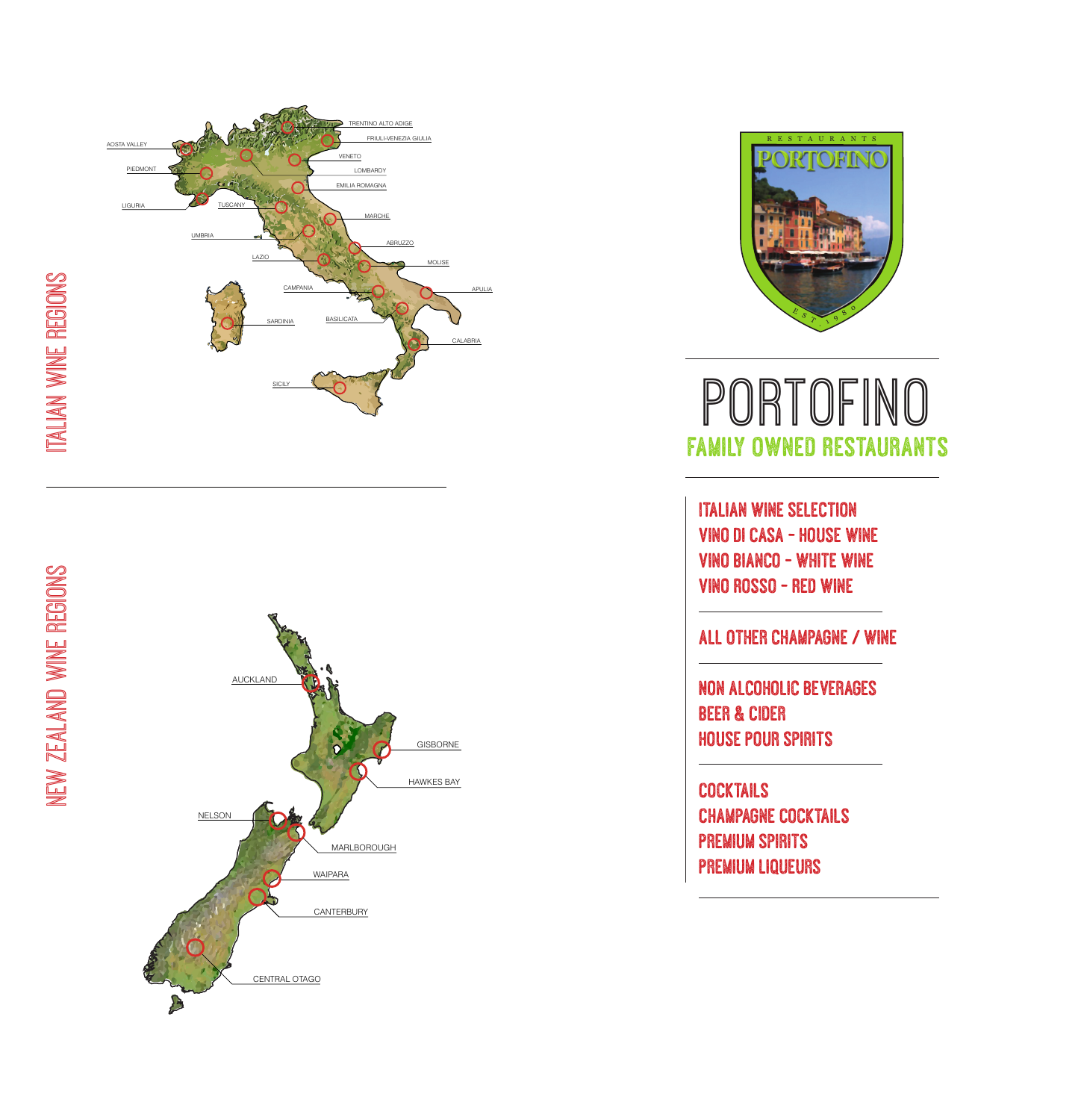#### Italian Wine Selection

Gino & Kiro have personally selected these wines to enhance the menu

#### VINO BIANCO **Bianco Di Casa - Cortebaldi - Tuscany 19.9 <b>9.9 38.9 Orvieto - Le Chiantigiane - Tuscany 11.9 48.9** A dry palate with a delicate bouquet and a light almond after taste. **Santa Margherita - Pinot Grigio DOC -** Valdadige **14.9 64.9** Golden Delicious apple flavours with great personality and versatility. **Pinot Grigio - I Castelli** - Veneto<br>
11.9 **48.9** Fresh and crisp with aromas of pears and soft fruits. **Vernaccia - Le Chiantigiane - Tuscany <b>49.0** 49.0 A light bodied, dry wine with a fine bouquet and intense fruit character. **Chardonnay - Sicily** 12.9 54.0 Well balanced with an elegant touch of almonds and fruity notes. **GLASS BOTTLE**

#### **WIND ROSSO**

| Rosso Di Casa - Cortebaldi - Tuscany                                                                             | 9.9  | 38.9 |
|------------------------------------------------------------------------------------------------------------------|------|------|
| Lambrusco - Italy<br>A luscious, sweet, sparkling red from the birthplace of Ferrari.                            |      | 39.9 |
| <b>Sangiovese - Tuscany</b><br>"The pleasure of intensity" with hints of fruit.                                  | 11.9 | 43.9 |
| Montepulciano d'Abruzzo - D'Abruzzo<br>Exuberant wine, expansive full-bodied flavour.                            | 11.9 | 49.0 |
| <b>Chianti DOC - Tuscany</b><br>Wild strawberries and a dry deliciously aromatic taste.                          | 12.0 | 49.0 |
| Nero d'Avola IGT - Loggia del Sole - Sicily<br>A power packed red with blackberry, cherry and spicy oak.         |      | 43.9 |
| <b>Primitivo IGT</b> - Puglie<br>Hints of plums, jams of red fruits and sweet accents of spices.                 |      | 56.9 |
| <b>Chianti DOCG Riserva - Tuscany</b><br>Intense, dry, full flavoured with velvety texture.                      |      | 58.9 |
| <b>Barolo DOCG</b> - Piedmont<br>Full-bodied wine packed rich seductive flavours.                                |      | 99.9 |
| <b>Chianti Classico DOCG - Tuscany</b><br>Spice-edged cherry and violet aromas herald an intense, fruity palate. |      | 62.0 |

#### LIQUEURS / PREMIUM LIQUEURS

| <b>Jack Daniel's Tennessee Honey</b> | 10.5 |
|--------------------------------------|------|
| <b>Southern Comfort</b>              | 10.5 |
| <b>Drambuie</b>                      | 10.5 |
| <b>Cointreau</b>                     | 10.5 |
| <b>Tia Maria</b>                     | 10.5 |
| <b>Jagermeister</b>                  | 10.5 |
| <b>Chambord</b>                      | 10.5 |
| <b>Fernet Menta</b>                  | 10.5 |
| <b>Pimms</b>                         | 10.5 |
| Campari                              | 10.5 |
| <b>Amaretto</b>                      | 10.5 |
| <b>Frangelico</b>                    | 10.5 |
| <b>Sambuca</b>                       | 10.5 |
| <b>Grand Marnier</b>                 | 10.5 |
| <b>Fernet Branca</b>                 | 10.5 |
| <b>Pernod</b>                        | 10.5 |
| <b>Averna</b>                        | 10.5 |
| <b>Baileys Irish Cream</b>           | 10.5 |
| <b>Ouzo</b>                          | 10.5 |
| <b>Galliano</b>                      | 10.5 |
| <b>Sambuca Black</b>                 | 10.5 |
| <b>Kahlua</b>                        | 10.5 |
| <b>Malibu</b>                        | 10.5 |
| <b>Nocino Toschi</b>                 | 10.5 |
| <b>Hapsburg Absinthe</b>             | 11.5 |
| <b>Agavero</b>                       | 12.5 |
| <b>Midori</b>                        | 10.5 |
| <b>Limoncino</b>                     | 10.5 |
| <b>Amaro Montenegro</b>              | 10.5 |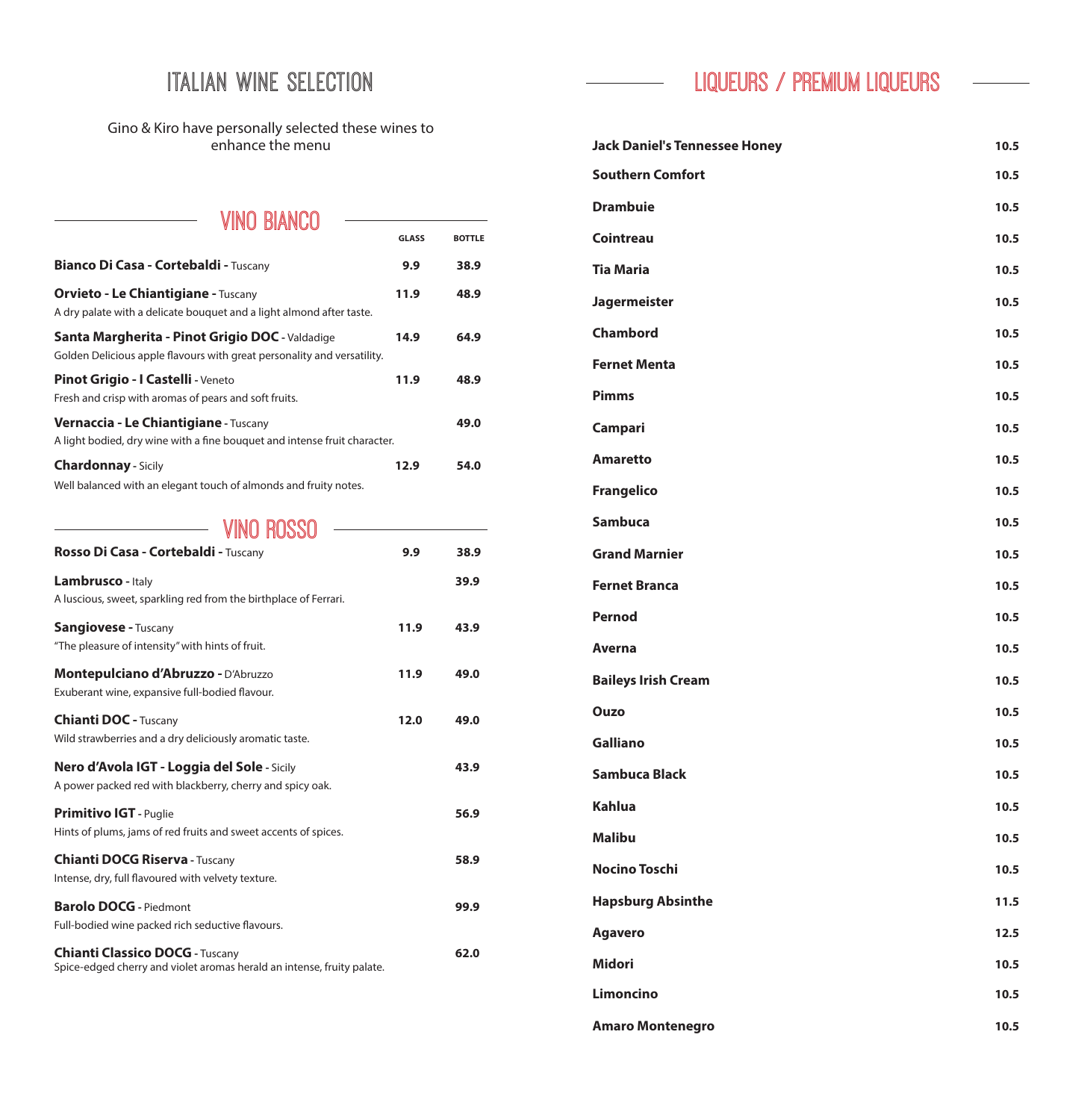#### PREMIUM SPIRITS

| <b>Jack Daniel's Single Barrel</b>       | 13.5 |
|------------------------------------------|------|
| <b>Gentleman Jack</b>                    | 11.5 |
| <b>Woodford Reserve Bourbon</b>          | 10.5 |
| <b>Jack Daniel's</b>                     | 10.5 |
| <b>Wild Turkey</b>                       | 10.5 |
| <b>Jim Beam</b>                          | 10.5 |
| <b>Canadian Club</b>                     | 10.5 |
| <b>Isle of Jura 10 Year Old</b>          | 15.5 |
| <b>Laphroaig Whisky</b>                  | 15.5 |
| <b>Chivas Regal 12 Year Old</b>          | 15.5 |
| <b>Glenmorangie 10 Year Old</b>          | 15.5 |
| <b>Johnny Walker Black Label</b>         | 15.5 |
| <b>Jameson</b>                           | 10.5 |
| <b>Ballantines</b>                       | 10.5 |
| <b>Tullamore Dew</b>                     | 10.5 |
| <b>Johnny Walker Red</b>                 | 10.5 |
| <b>Herradura Selection Suprema</b>       | 38.5 |
| <b>Herradura Reposado</b>                | 10.5 |
| <b>El Jimador Anejo</b>                  | 10.5 |
| <b>El Jimador Reposado</b>               | 10.5 |
| Jose Cuervo Anejo 1800                   | 10.5 |
| <b>Jose Cuervo Reposado</b>              | 10.5 |
| <b>Mount Gay Extra Old Rum</b>           | 10.5 |
| <b>Appleton Rum</b>                      | 10.5 |
| Coruba                                   | 10.5 |
| <b>Black Heart Rum</b>                   | 10.5 |
| <b>Bundaberg Rum</b>                     | 10.5 |
| Finlandia Mango, Lime, Cranberry         | 10.5 |
| <b>Absolut Citron, Currant, Mandarin</b> | 10.5 |
| <b>Absolut</b>                           | 10.5 |
| <b>Tanqueray Gin</b>                     | 10.5 |
| <b>Gordons Gin</b>                       | 10.5 |

#### CHAMPAGNE & METHODE

|                                                                                                      | <b>GLASS</b> | <b>BOTTLE</b> |
|------------------------------------------------------------------------------------------------------|--------------|---------------|
| Pol Roger Brut Reserve NV - France - 375ml                                                           |              | 69.0          |
| Pol Roger Brut Reserve NV - France - 750ml                                                           |              | 140.0         |
| Piper Cuvee Brut NV - France - 750ml                                                                 |              | 120.0         |
| Henkell Troken Dry Sec - Germany - 200ml                                                             |              | 13.9          |
| Prosecco Brut NV - Italy - 200ml                                                                     |              | 14.9          |
| Mionetto Prosecco Brut - Italy - 750ml                                                               |              | 53.0          |
| CHARDONNAY                                                                                           |              |               |
| <b>Three Paddles - Martinborough</b>                                                                 | 11.9         | 49.0          |
| Brookfields Bergman Chardonnay - Hawke's Bay                                                         | 12.9         | 52.0          |
| <b>Waipara Hills - Waipara</b>                                                                       |              | 56.0          |
| Akarua - Central Otago                                                                               |              | 68.9          |
| SAUVIGNON BLANC                                                                                      |              |               |
|                                                                                                      |              |               |
| <b>The Maker 'Fleur de Lis'</b> - Marlborough                                                        | 11.9         | 46.9          |
| Lake Chalice - Marlborough                                                                           | 12.9         | 54.0          |
| <b>Jules Taylor - Marlborough</b>                                                                    |              | 63.0          |
| <b>Duck Hunter - Marlborough</b>                                                                     |              | 56.9          |
| PINOT GRIS                                                                                           |              |               |
| <b>Grower's Mark - Marlborough</b>                                                                   | 11.9         | 49.0          |
| <b>Rimu Grove 'Bronte' - Nelson</b>                                                                  | 13.9         | 58.9          |
| Devil's Staircase - Central Otago                                                                    |              | 61.0          |
|                                                                                                      |              |               |
| RIESLING / ROSE                                                                                      |              |               |
| Rimu Grove 'Bronte' Pinot Rosé - Nelson                                                              | 13.5         | 59.5          |
| <b>Saving Grace Rielsing - Waipara</b>                                                               | 13.5         | 59.5          |
|                                                                                                      |              |               |
| <b>PINOT NOIR</b>                                                                                    |              |               |
| <b>Growers Mark - Marlborough</b>                                                                    | 12.9         | 53.9          |
| Rua by Akarua - Central Otago                                                                        | 14.9         | 68.9          |
| Jackson Estate 'Vintage Widow'- Marlborough                                                          |              | 75.0          |
| Rockburn - Central Otago                                                                             |              | 95.0          |
| MERLOT - CABERNET SAUVIGNON                                                                          |              |               |
| <b>Houghton Cab/Sauv</b> - Margaret River                                                            | 12.9         | 49.9          |
| <b>Matawhero Merlot - Gisborne</b>                                                                   |              | 55.0          |
| Lake Chalice Merlot - Marlborough                                                                    | 12.9         | 54.0          |
| SHIRAZ / SYRAH                                                                                       |              |               |
|                                                                                                      |              |               |
| <b>Brookfields 'Back Block' Syrah - Hawke's Bay</b><br>De Bortoli Regional Reserve Shiraz - Victoria | 12.9<br>11.9 | 53.9<br>44.9  |
| <b>Grant Burge Miamba Shiraz - Barossa</b>                                                           | 13.9         | 61.0          |
| Torbreck 'Woodcutters' Shiraz - Barossa Valley                                                       |              | 90.0          |
|                                                                                                      |              |               |